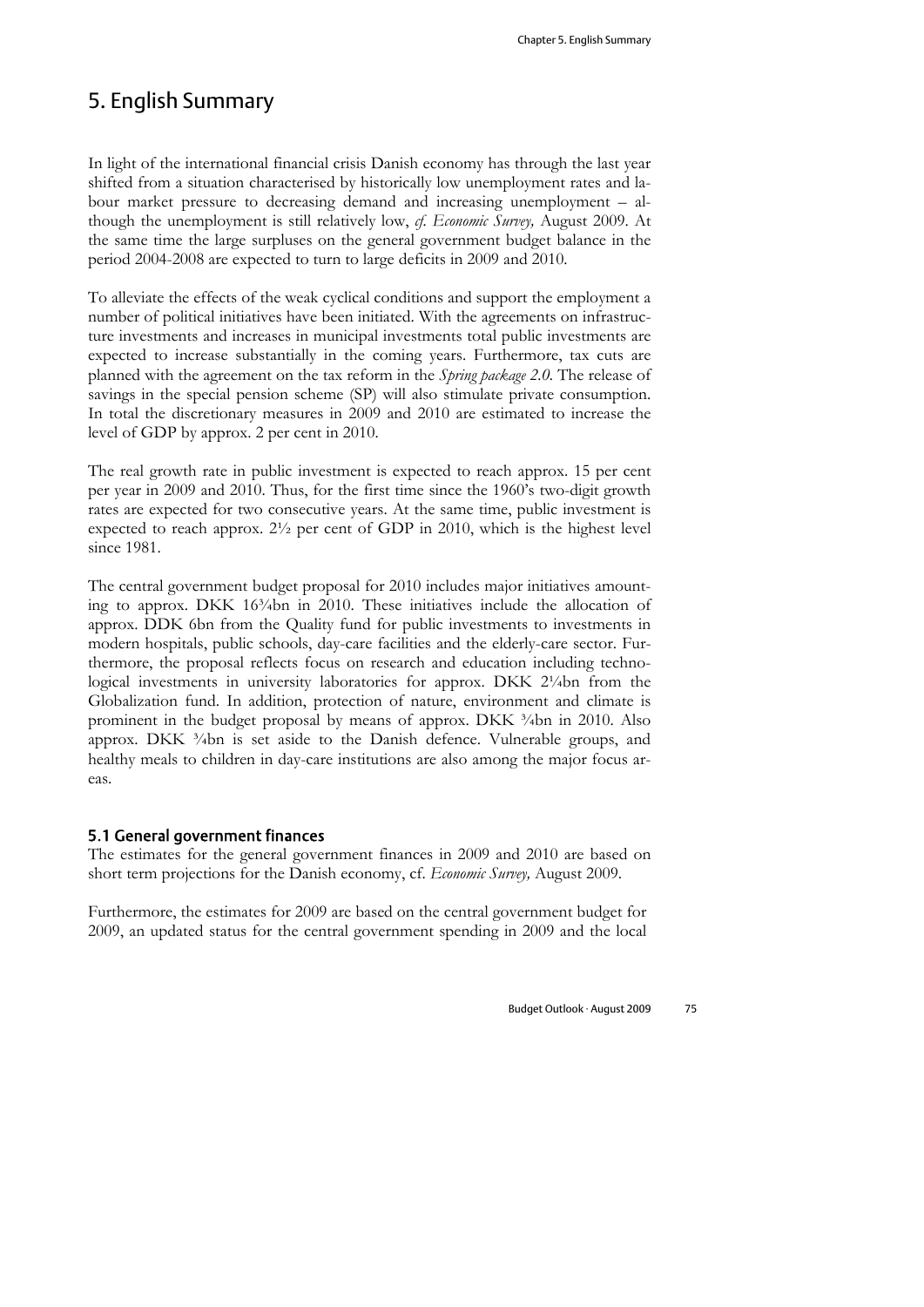government budgets for 2009. For 2010 the estimates are based on the central government budget proposal for 2010 and the agreements with the local governments on the economy in 2010. For both 2009 and 2010 the estimates are also based on the political agreements on infrastructure investments and the *Spring package 2.0*.

According to revised data from Statistics Denmark the general government surplus amounted to DKK 59½bn in 2008, *cf. table 5.1*, which is a downward revision by DKK 3<sup>3</sup>/4bn compared to the May projection. This primarily reflects lower revenues from value added tax (VAT) and higher public consumption expenditure, *cf. Annex 1*.

| Table 5.1                                                                                                         |        |        |        |        |        |        |         |                          |  |
|-------------------------------------------------------------------------------------------------------------------|--------|--------|--------|--------|--------|--------|---------|--------------------------|--|
| General government budget balance, 2003-2010                                                                      |        |        |        |        |        |        |         |                          |  |
|                                                                                                                   | 2003   | 2004   | 2005   | 2006   | 2007   | 2008   | 2009    | 2010                     |  |
| DKK bn, current prices                                                                                            |        |        |        |        |        |        |         |                          |  |
| May 2009                                                                                                          | $-1.4$ | 27.3   | 77.1   | 81.5   | 75.1   | 63.2   | $-22.5$ | $-60.1$                  |  |
| August 2009                                                                                                       | $-1.4$ | 27.3   | 77.1   | 81.5   | 75.1   | 59.5   | $-33.5$ | $-86.3$                  |  |
| - Central government                                                                                              | $-1.7$ | 27.6   | 81.8   | 88.6   | 78.6   | 66.4   |         | -                        |  |
| - Local governments                                                                                               | 0.1    | $-0.4$ | $-5.1$ | $-7.4$ | $-3.4$ | $-6.6$ |         | -                        |  |
| - Social funds                                                                                                    | 0.2    | 0.2    | 0.4    | 0.3    | 0.0    | $-0.3$ |         | $\overline{\phantom{a}}$ |  |
| August 2009                                                                                                       |        |        |        |        |        |        |         |                          |  |
| (per cent of GDP)                                                                                                 | $-0.1$ | 1.9    | 5.0    | 5.0    | 4.5    | 3.4    | $-2.0$  | $-4.9$                   |  |
| The specification of the central and local government budget balances do not fully reflect that the cen-<br>Note: |        |        |        |        |        |        |         |                          |  |

tral government through transfers to local governments bears the risk of fluctuations in expenditures and revenues due to the business cycles.

In 2009 and 2010 deficits on the general government budget balance are estimated amounting to DKK 33½bn in 2009 and 86¼bn in 2010 or 2 per cent of GDP in 2009 and approx. 5 per cent of GDP in 2010.

From 2008 to 2010 the general government balance is estimated to decline by DKK 145¾bn corresponding to 8¼ percentage points of GDP. The considerable shift reflects that the public finances in Denmark are highly sensitive towards cyclical conditions through higher transfer expenditures as the unemployment rises and lower revenues from taxes and duties as employment and demand decrease. The automatic stabilizers accounts for about two thirds of the reduction in the general government balance, whereas one third of the reduction is due to discretionary fiscal policy measures including tax cuts and increased public investment in 2010 in the *Spring package 2.0*.

Compared to the May projection the general government budget balance has been adjusted downwards by approx. DKK 11bn in 2009 and by approx. DKK 26bn in 2010, *cf. table 5.2*.

The downward adjustments in 2009 and 2010 are mainly due to lower revenues from taxes and duties in light of the weak cyclical conditions. Furthermore, public con-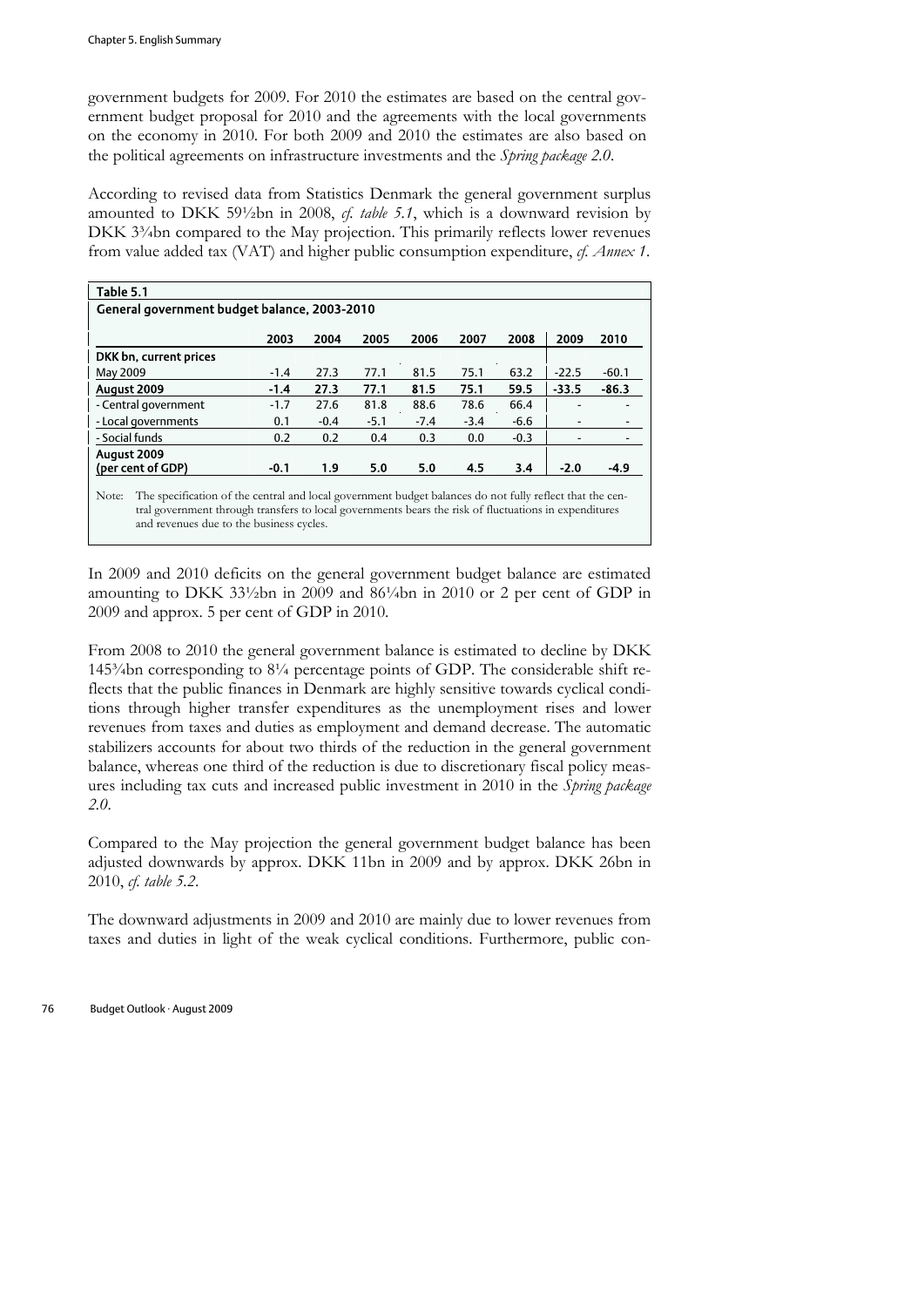sumption and investment expenditures are adjusted upward among other things due to the agreements with the local governments on the economy for 2010.

| Table 5.2                                                              |        |         |         |  |  |  |  |  |  |
|------------------------------------------------------------------------|--------|---------|---------|--|--|--|--|--|--|
| Revision of the general government budget balance from May to August   |        |         |         |  |  |  |  |  |  |
|                                                                        |        |         |         |  |  |  |  |  |  |
|                                                                        | 2008   | 2009    | 2010    |  |  |  |  |  |  |
| DKK bn, current prices                                                 |        |         |         |  |  |  |  |  |  |
| North Sea oil and gas exploration activities                           | 1.0    | 2.5     | 1.1     |  |  |  |  |  |  |
| Corporate taxes excluding North Sea oil and gas exploration activities | 0.1    | $-1.6$  | $-2.1$  |  |  |  |  |  |  |
| Pension yield taxation                                                 | 0.0    | $-0.1$  | $-4.5$  |  |  |  |  |  |  |
| Labour market contributions                                            | $-0.2$ | $-0.4$  | $-0.5$  |  |  |  |  |  |  |
| Personal taxes etc.                                                    | 0.0    | 5.2     | $-2.3$  |  |  |  |  |  |  |
| Value Added Tax                                                        | $-5.1$ | $-9.7$  | $-9.1$  |  |  |  |  |  |  |
| Vehicle registration tax                                               | 0.1    | $-2.5$  | $-3.0$  |  |  |  |  |  |  |
| Other taxes and duties                                                 | $-0.7$ | $-1.7$  | $-1.7$  |  |  |  |  |  |  |
| Public consumption expenditures                                        | $-1.9$ | $-1.7$  | $-1.7$  |  |  |  |  |  |  |
| Public investment expenditures                                         | 0.2    | 0.0     | $-4.9$  |  |  |  |  |  |  |
| Income transfers                                                       | 0.1    | $-0.8$  | 0.3     |  |  |  |  |  |  |
| <b>Subsidies</b>                                                       | 0.9    | $-1.6$  | $-2.1$  |  |  |  |  |  |  |
| Net interest expenditures and dividends                                | 0.1    | 0.0     | $-0.7$  |  |  |  |  |  |  |
| Other expenditures and revenues                                        | 1.7    | 1.3     | 4.9     |  |  |  |  |  |  |
| Total revision of general government budget balance                    | $-3.7$ | $-11.0$ | $-26.1$ |  |  |  |  |  |  |

Note: Negative numbers imply reductions of the surplus due to reduced revenues or increased expenditures, and positive numbers imply increases in the surplus due to increased revenues or decreased expenditures.

*The revenues from the North Sea activities* have been upward adjusted by DKK 2½bn in 2009 and by approx. DKK 1bn in 2010. The adjustment is mainly due to an upward adjustment of the oil prices (measured in DKK) of 10 per cent in 2009 and approx. 5 per cent in 2010.

*The corporate tax* revenues excluding the North Sea activities are adjusted downwards by approx. DKK 1½bn in 2009 and approx. DKK 2bn in 2010 primarily due to the weak cyclical conditions.

The revenues from *the pension yield taxation* are more or less unchanged in 2009, but have been downward adjusted by DKK 4½bn in 2010 mainly due to a downward adjustment of the expected yield from interest rate swaps.

The revenues from *personal taxes etc. and labour market contributions* are upward adjusted by approx. DKK 5bn in 2009 and downward adjusted by DKK 2¾bn in 2010. The income tax base, including the tax base for the self-employed, has been downward adjusted in both years. In 2009 however, an upward adjustment of revenues from duty on withdrawals of funds from the special pension scheme (SP) exceeds the cyclical related downward adjustment of the income tax base.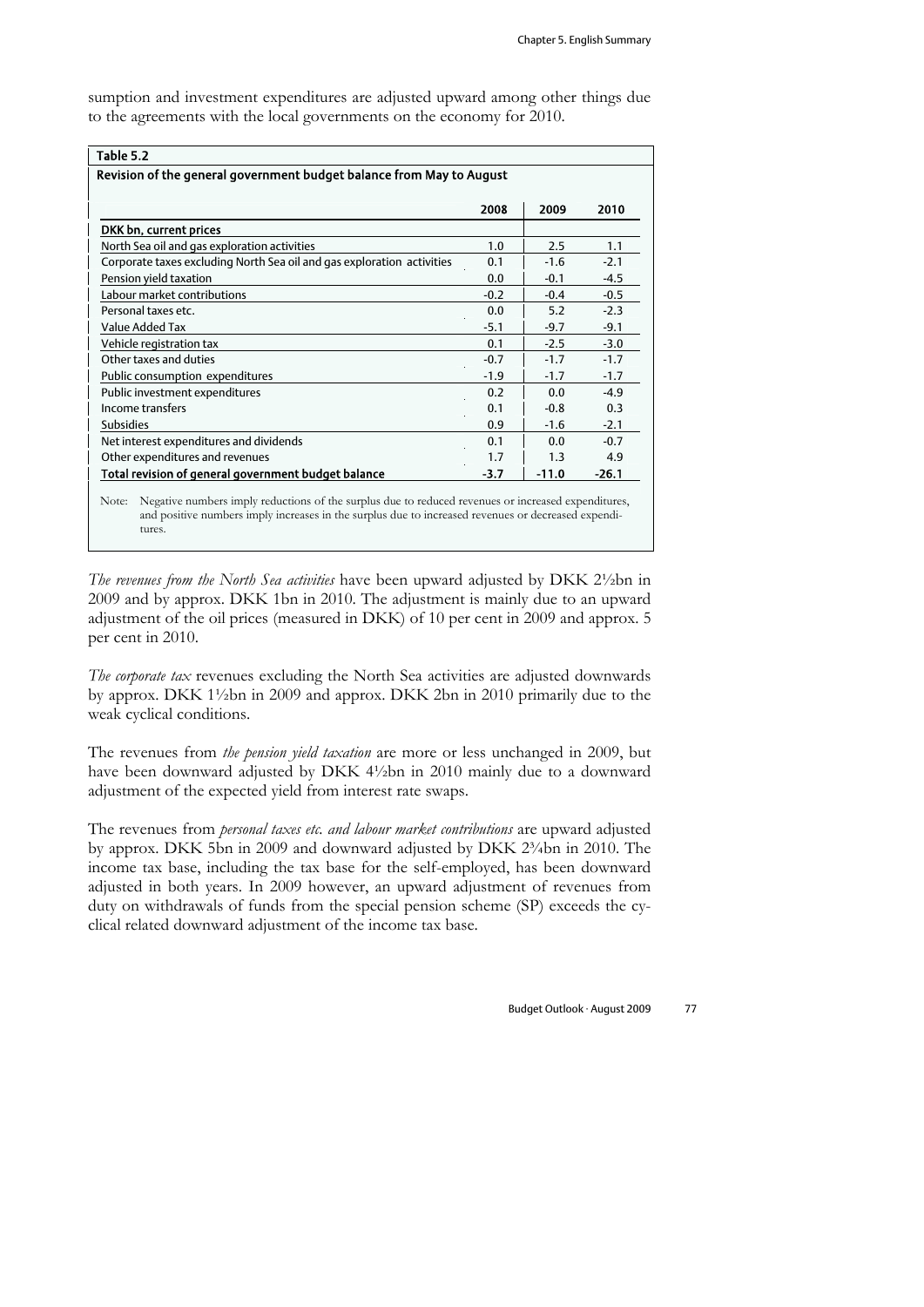The downward adjustments of the *revenues from the VAT* by DKK 9<sup>3</sup>/4bn in 2009 and approx. DKK 9bn in 2010 are due to downward adjustments of expected private consumption, including car purchases. In addition, revenues from *the vehicle registration tax* are downward adjusted by DKK 2½bn in 2009 and DKK 3bn in 2010.

Compared to the May projection the revenues from *other taxes and duties* are adjusted downward by DKK 1¾bn in both 2009 and 2010. In 2009 the adjustments include lower estimates of the revenues from duties on stimulants and stamp duties on property sales.

*Public consumption* expenditures are upward adjusted by DKK 1<sup>3</sup>/4bn in 2009 and 2010 compared to the May projection. In 2009 the adjustment is among other things due to higher expenditures for social protection, the police, and the alert on vaccination against influenza A(H1N1). The estimate for 2010 reflects the agreements with the local governments on the economy for 2010 and the central government budget proposal for 2010.

The estimate for *public investment* is unchanged in 2009 compared to the May projection, but is upward adjusted in 2010 by approx. DKK 5bn due to the agreement with the municipalities on the economy for 2010.

The *income transfers* expenditures have been upward adjusted by DKK  $\frac{3}{4}$ bn in 2009 and downward adjusted by DKK ¼bn in 2010 compared to the May projection. The downward adjustment in 2010 is primarily due to lower indexation of income transfers than estimated in May, while an estimated increase in the expenditure on unemployment benefits due to a higher unemployment pulls in the opposite direction.

The *subsidies* have been upward adjusted by DKK 1½bn in 2009 and by approx. DKK 2bn in 2010 primarily due to a technically neutral correction of the estimated investments in railways.

The estimated *net interest expenditures and dividends* are unchanged in 2009, but upward adjusted by DKK 3/4bn in 2010 compared to the May projection. The upward adjustment in 2010 is mainly related to a substantial increase in the debt.

The expenditure burden, i.e. the ratio of government expenditure to GDP, is estimated at 56½ per cent of GDP in 2010, which reflects an increase of approx. 5½ percentage points from 2008, *cf. table 5.3*. The increase is due to higher public consumption, income transfers and public investment measured in per cent of GDP, *cf. Annex 2*. Moreover, GDP decreased at the end of 2008 and is also expected to decrease in 2009.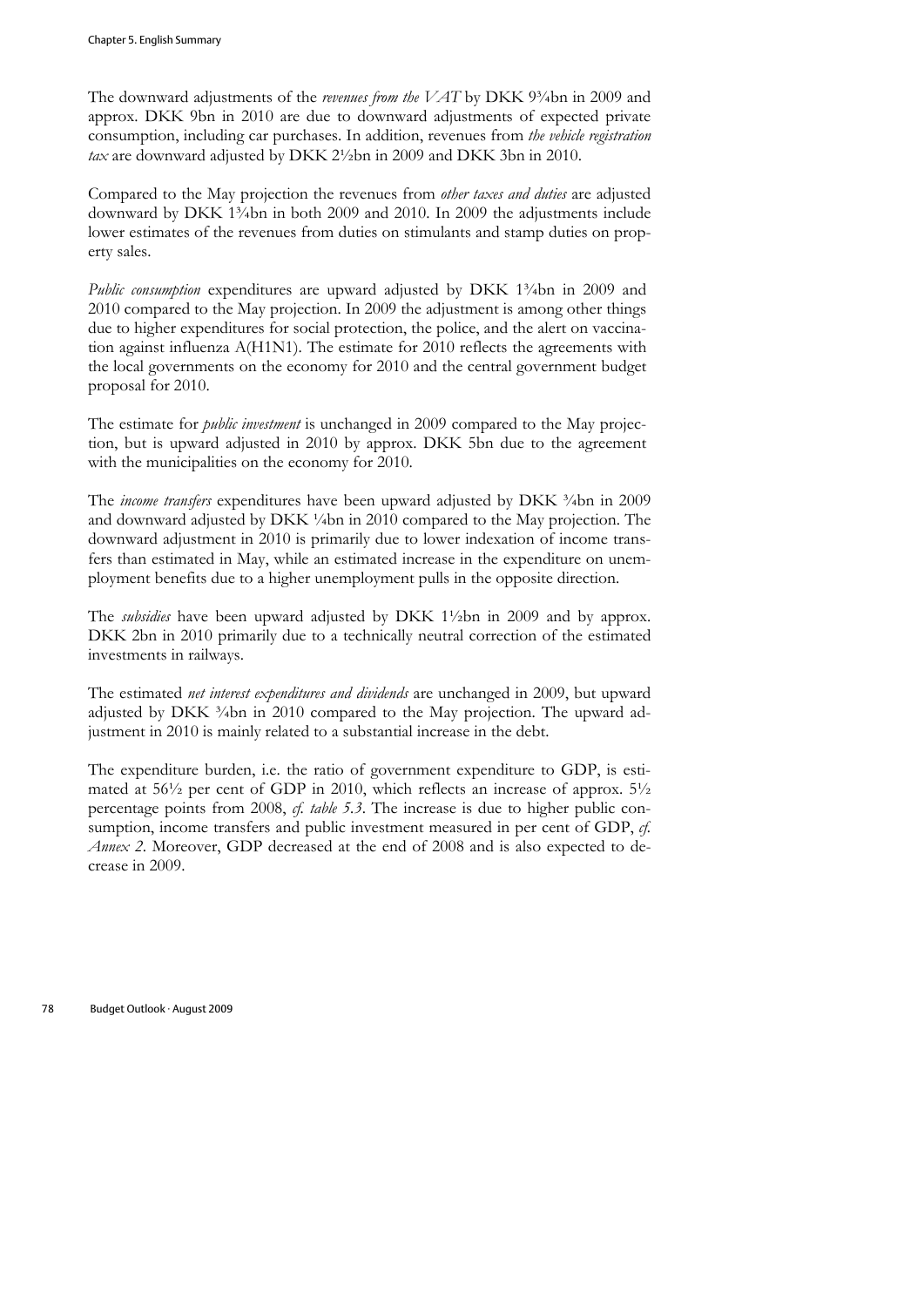| Table 5.3<br>Expenditure, tax and revenue burden, 2003-2010                                                                                                                                                                                                                                                                                                                                                                                                                                                                                                                                                                                                                                                                                         |      |      |      |      |      |      |      |      |                        |  |
|-----------------------------------------------------------------------------------------------------------------------------------------------------------------------------------------------------------------------------------------------------------------------------------------------------------------------------------------------------------------------------------------------------------------------------------------------------------------------------------------------------------------------------------------------------------------------------------------------------------------------------------------------------------------------------------------------------------------------------------------------------|------|------|------|------|------|------|------|------|------------------------|--|
|                                                                                                                                                                                                                                                                                                                                                                                                                                                                                                                                                                                                                                                                                                                                                     | 2003 | 2004 | 2005 | 2006 | 2007 | 2008 | 2009 | 2010 | Diff.<br>2003-<br>2010 |  |
| Per cent of GDP                                                                                                                                                                                                                                                                                                                                                                                                                                                                                                                                                                                                                                                                                                                                     |      |      |      |      |      |      |      |      |                        |  |
| Expenditure burden <sup>1)</sup>                                                                                                                                                                                                                                                                                                                                                                                                                                                                                                                                                                                                                                                                                                                    | 54.2 | 53.7 | 51.9 | 50.7 | 50.0 | 50.9 | 55.1 | 56.5 | 2.3                    |  |
| Tax burden                                                                                                                                                                                                                                                                                                                                                                                                                                                                                                                                                                                                                                                                                                                                          | 48.1 | 49.2 | 51.0 | 49.8 | 48.8 | 48.4 | 47.4 | 45.9 | $-2.2$                 |  |
| Revenue burden <sup>1)</sup>                                                                                                                                                                                                                                                                                                                                                                                                                                                                                                                                                                                                                                                                                                                        | 54.1 | 55.6 | 56.9 | 55.7 | 54.5 | 54.3 | 53.2 | 51.6 | $-2.5$                 |  |
| 1)<br>The specification of total public expenditures and revenues deviates from the specification from Sta-<br>tistics Denmark. Total public expenditures reflect public consumption, which includes revenues from<br>sales and calculated depreciation expenditure, and total revenues include calculated depreciation. The<br>specification of public expenditure from Statistics Denmark does not include public sales, which are<br>included in total revenues, and calculated depreciation is not included in public expenditures and<br>revenues in the specification from Statistics Denmark. Thus, the expenditure and revenue burden dif-<br>fer from the ascertained burdens based on the specifications according to Statistics Denmark. |      |      |      |      |      |      |      |      |                        |  |

The tax burden, i.e. the ratio of aggregate tax revenues to GDP, is estimated to decrease by 2½ percentage points from 2008 to 2010. The decreasing tax burden reflects among other things the reduction of personal income taxes according to the tax agreement in 2007 and the tax reform in the *Spring package 2.0*.

The revenue burden, i.e. the ratio of general government revenues to GDP, is expected to decrease from approx. 54¼ per cent of GDP in 2008 to approx. 51½ per cent of GDP in 2010. This is primarily due to the reduced tax burden and lower non-tax revenues.

Detailed information about the expenditure, tax and revenue burden can be found in *Annex 2*.

#### 5.2 Fiscal stance

The *fiscal effect* is an indicator of fiscal policy stance. The fiscal effect measures the impact of fiscal policy changes on economic activity – measured by the estimated impact on GDP.

Based on the central government budget for 2009, the central government budget proposal for 2010, the agreements with the local governments on the economy for 2010, the agreements on infrastructure investments and the *Spring Package 2.0* the fiscal effect is estimated to 0.9 per cent of GDP in 2009 and 0.7 per cent of GDP in 2010, *cf. table 5.4*.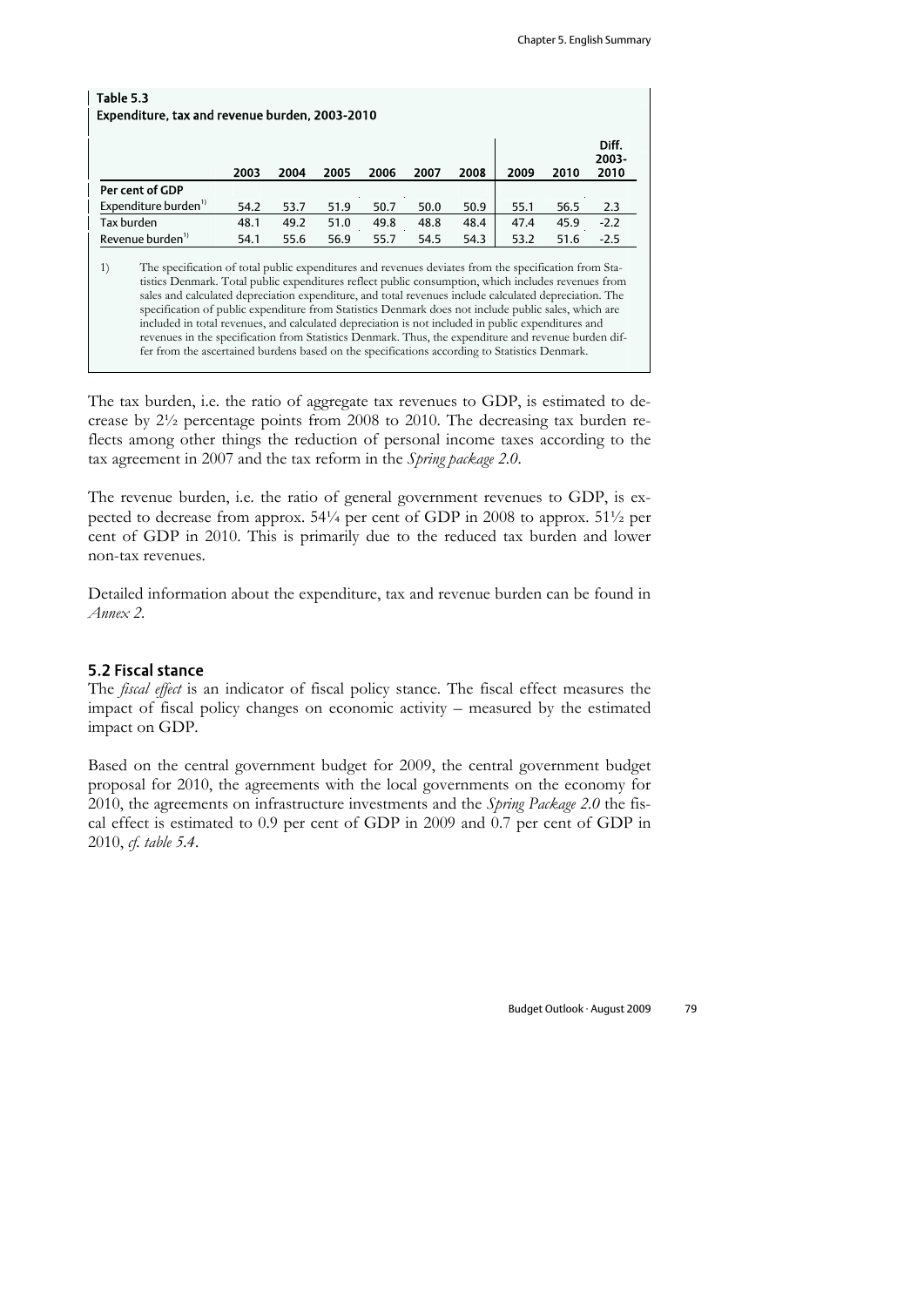| Table 5.4<br><b>Fiscal effect, 2004-2010</b> |                          |                          |                          |        |                          |      |        |
|----------------------------------------------|--------------------------|--------------------------|--------------------------|--------|--------------------------|------|--------|
|                                              | 2004                     | 2005                     | 2006                     | 2007   | 2008                     | 2009 | 2010   |
| Per cent of GDP                              |                          |                          |                          |        |                          |      |        |
| Expenditures                                 | 0.4                      | 0.2                      | 0.3                      | $-0.1$ | $-0.2$                   | 0.6  | 0.4    |
| Revenues                                     | 0.4                      | 0.1                      | 0.1                      | 0.0    | 0.0                      | 0.2  | 0.3    |
| <b>Fiscal effect</b>                         | 0.8                      | 0.3                      | 0.4                      | $-0.1$ | $-0.2$                   | 0.9  | 0.7    |
| Special Pension scheme (SP)                  | $\overline{\phantom{a}}$ | $\overline{\phantom{0}}$ | $\overline{\phantom{0}}$ |        | $\overline{\phantom{a}}$ | 0.3  | $-0.0$ |

Compared to the May projection the fiscal effect is unchanged in 2009, but has been upward adjusted by 0.2 percentage points in 2010 primarily due to the agreed increase in public investments in the municipalities in 2010.

Furthermore, the release of special pension (SP) funds is estimated to stimulate activity corresponding to 0.3 per cent of GDP in 2009. Based on surveys on the use of the SP funds, the withdrawal of funds is estimated to imply an increase in the private consumption of approx. DKK 12½bn in 2009.

In total discretionary fiscal policy and the release of the SP funds in 2009 and 2010 is estimated to increase the level of GDP by approx. 2 per cent in 2010.

## 5.3 Structural budget balance

The structural budget balance is the actual general government balance adjusted for the estimated impact on the budget from the cyclical position of the economy and some other special factors. Thus, the structural balance is determined mainly by fiscal policy and structural changes in the economy, including changes in the structural rate of unemployment and the underlying growth of the labour force.

The structural budget balance amounted to  $2\frac{1}{4}$  per cent of GDP in 2008 and is estimated at approx. ¼ per cent of GDP in 2009, while a structural deficit of 1¼ per cent of GDP is estimated in 2010, *cf. figure 5.1*.

The reductions of the structural budget balance in 2009 and 2010 are primarily due to the discretionary fiscal policy. The estimates of the structural budget balance are more uncertain than usual due to the major reductions in GDP, rising unemployment, changes in oil prices etc.

The estimated structural budget deficit in 2010 implies a need for consolidation of the public finances. According to *Denmark's Convergence programme 2008* the target for the structural budget balance is surpluses between  $\frac{3}{4}$  and  $\frac{13}{4}$  per cent of GDP towards 2010. Hence, the estimated deficit in 2010 is lower than targeted.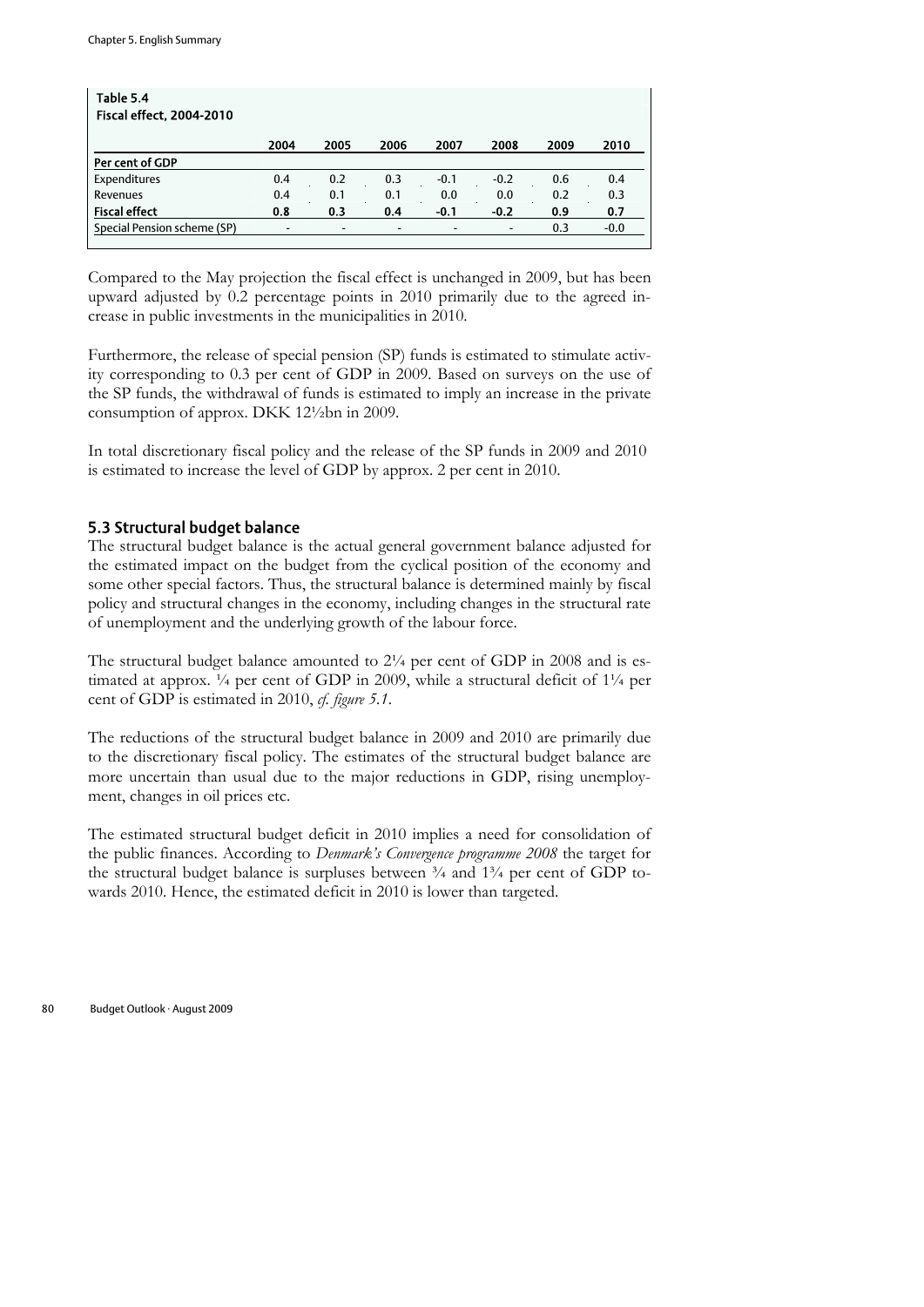

In 2004-2008 the actual general budget surpluses have been larger than the estimated structural budget balance surpluses. This primarily reflects extraordinarily large revenues from the pension yield taxation in 2004 and 2005, the strong cyclical position of the economy in 2006-2008 and high revenues from North Sea oil and gas activities in 2005-2008.

In 2009 and 2010 the structural budget balance is estimated to exceed the estimated actual general budget balance, which in part owes to declining cyclical conditions and estimated pension yield taxation revenues below the estimated normal level. The discretionary fiscal policy reduces both the general and the structural budget balance in 2009 and 2010.

The structural budget balance is estimated to decline by 3 percentage points from 2008 to 2010 primarily due to the discretionary fiscal policy, *cf. table 5.5*.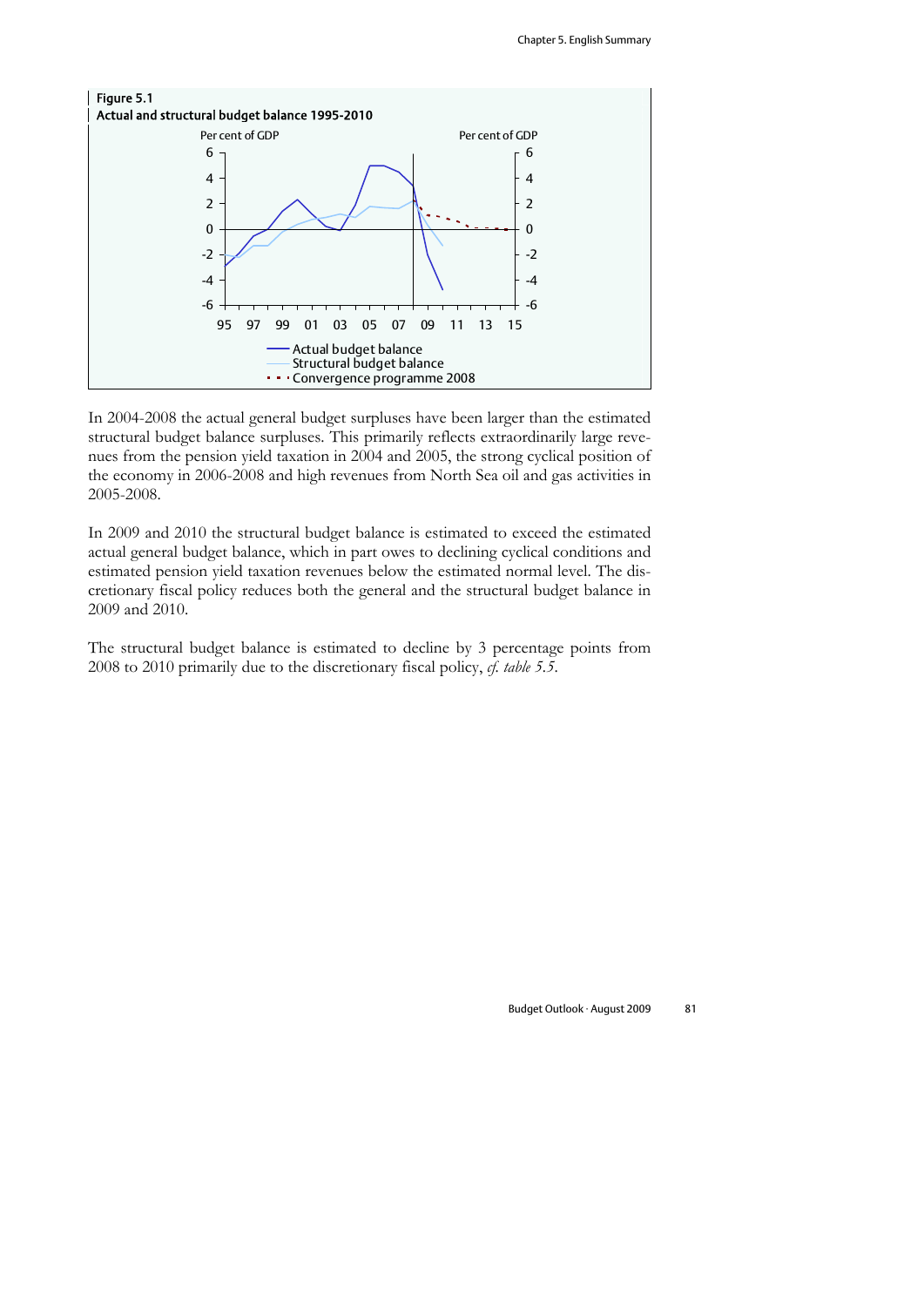| Table 5.5<br>Structural budget balance (per cent of GDP), 2002-2010 |        |                                                           |                   |                                  |            |                                                       |                |                           |        |  |
|---------------------------------------------------------------------|--------|-----------------------------------------------------------|-------------------|----------------------------------|------------|-------------------------------------------------------|----------------|---------------------------|--------|--|
|                                                                     |        | <b>Structural</b><br><b>Balance</b><br>(corrected for SP) |                   |                                  |            | <b>Change due to</b>                                  |                |                           |        |  |
|                                                                     | Level  | Yearly<br>change                                          | Fiscal<br>policy" | <b>Pension vield</b><br>taxation | <b>Net</b> | North Sea<br>interest oil and gas items <sup>2)</sup> | <b>Special</b> | De-<br>mand <sup>3)</sup> | Other  |  |
|                                                                     |        |                                                           |                   |                                  |            |                                                       |                |                           |        |  |
| 2002                                                                | 0.9    |                                                           |                   |                                  |            |                                                       |                |                           |        |  |
| 2003                                                                | 1.2    | 0.3                                                       | 0.1               | 0.0                              | 0.3        | 0.2                                                   | 0.0            | 0.1                       | $-0.4$ |  |
| 2004                                                                | 0.9    | $-0.3$                                                    | $-1.3$            | 0.0                              | 0.3        | 0.2                                                   | 0.0            | 0.4                       | 0.4    |  |
| 2005                                                                | 1.8    | 0.9                                                       | $-0.3$            | 0.1                              | 0.3        | 0.1                                                   | 0.0            | 0.2                       | 0.6    |  |
| 2006                                                                | 1.8    | 0.0                                                       | $-0.5$            | 0.1                              | 0.2        | 0.1                                                   | $-0.1$         | 0.2                       | $-0.1$ |  |
| 2007                                                                | 1.7    | $-0.1$                                                    | 0.3               | 0.0                              | 0.2        | 0.1                                                   | $-0.1$         | 0.2                       | $-0.7$ |  |
| 2008                                                                | 2.2    | 0.5                                                       | 0.1               | 0.0                              | 0.1        | 0.0                                                   | $-0.1$         | 0.3                       | 0.0    |  |
| 2009                                                                | 0.3    | $-1.9$                                                    | $-1.8$            | 0.0                              | 0.1        | $-0.1$                                                | $-0.1$         | $-0.1$                    | 0.1    |  |
| 2010                                                                | $-1.3$ | $-1.6$                                                    | $-1.3$            | 0.0                              | 0.0        | $-0.2$                                                | 0.0            | 0.4                       | $-0.6$ |  |
| Total                                                               |        | $-2.2$                                                    | $-4.7$            | 0.2                              | 1.5        | 0.4                                                   | $-0.4$         | 1.7                       | $-0.7$ |  |
|                                                                     |        |                                                           |                   |                                  |            |                                                       |                |                           |        |  |

1) Due to different methods of calculation the fiscal policy effects differ from the effects used in the calculation of the fiscal effect.

2) Special items include among other things various net current and capital transfers.<br>
3) Changes in the demand influence the structural budget balance due to changes in

3) Changes in the demand influence the structural budget balance due to changes in revenue from the indirect taxes among other things.

## 5.4 Central government finances

The central government budget proposal for 2010 implies a deficit on the current, investment and lending account, i.e. the CIL-account<sup>1</sup>, of approx. DKK 91bn or approx. 5¼ per cent of GDP in 2010, *cf. table 5.6*.

The deficit on the CIL-account for 2009 is estimated at DKK 26½bn, which corresponds to approx. 1½ per cent of GDP. The estimate in 2009 is revised downwards by DKK 5bn since the May projection.

The CIL-deficits in 2009 and 2010 are mainly to be seen in the light of the weak cyclical conditions implying lower revenues from taxes and duties and higher expenditures on unemployment benefits. The decrease in revenues and increase in central government spending is also related to the discretionary fiscal policy including tax cuts in 2009 and 2010 and increases in investments in 2009 and 2010.

<sup>1</sup> The CIL-account differs from the national account based central government balance with respect to the accruals concept (e.g. taxes), the treatment of financial transactions etc. In addition, some institutions that are part of the central government accounts are not considered part of the central government sector in the national accounts, and some institutions that are not part of the central government accounts are considered part of the central government sector.



 $\overline{a}$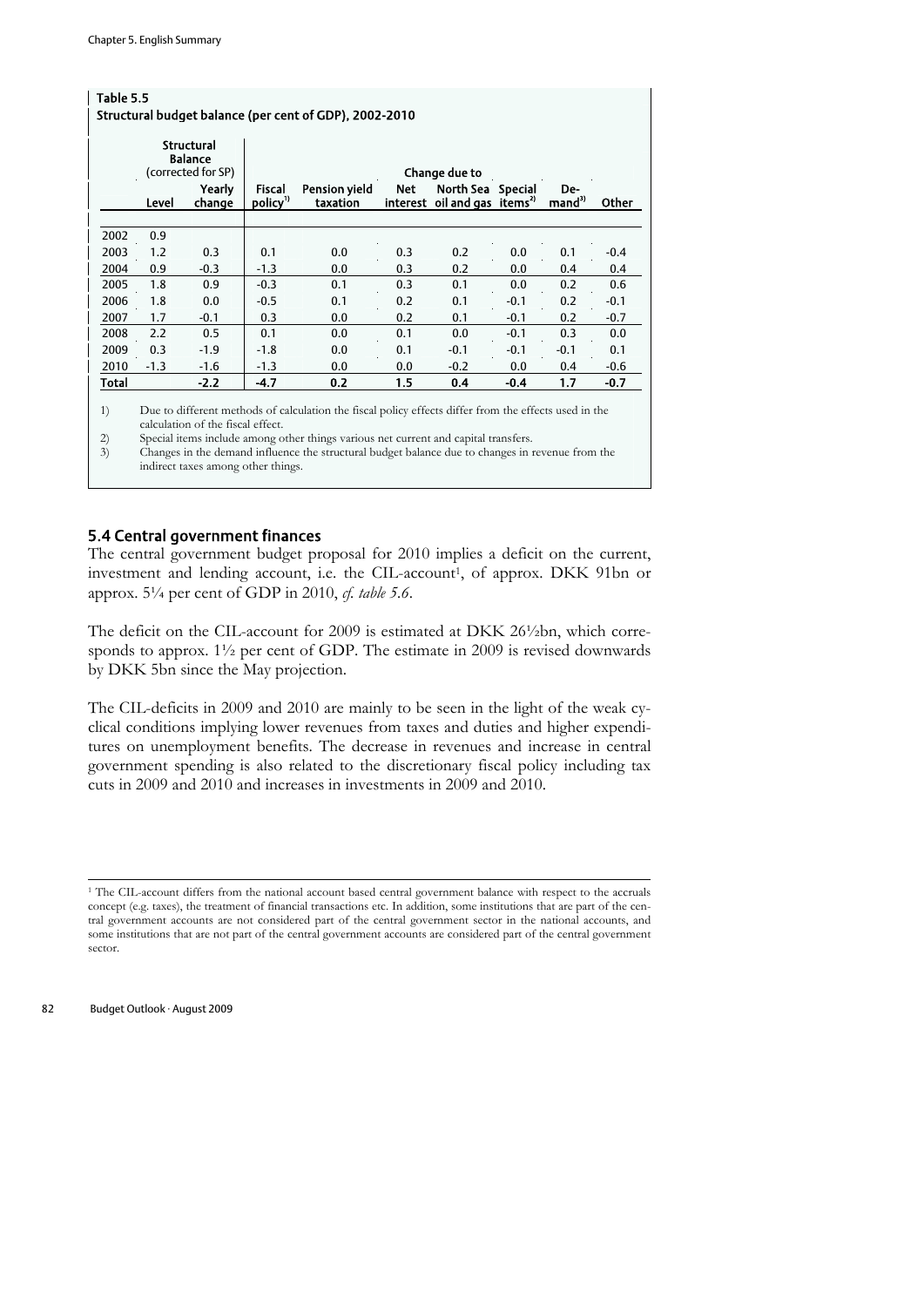| Table 5.6                     |         |                       |        |                                               |
|-------------------------------|---------|-----------------------|--------|-----------------------------------------------|
| <b>CIL-account, 2009-2010</b> |         |                       |        |                                               |
|                               | May     | 2009<br><b>August</b> | Diff.  | 2010<br><b>August</b><br>(Budget<br>proposal) |
| DKK bn, current prices        |         |                       |        |                                               |
| Total revenues                | 606.4   | 605.1                 | $-1.3$ | 576.5                                         |
| Total expenditures            | 627.9   | 631.6                 | 3.7    | 667.6                                         |
|                               |         |                       |        |                                               |
| <b>CIL-account</b>            | $-21.5$ | $-26.5$               | $-5.0$ | $-91.1$                                       |
|                               |         |                       |        |                                               |
| CIL-account                   |         |                       |        |                                               |
| (per cent of GDP)             | $-1.2$  | $-1.6$                | $-0.3$ | $-5.2$                                        |

The CIL-account is sensitive to cyclical conditions including changes in private consumption, unemployment and fluctuations in financial markets. After a period of high CIL-account surpluses significant deficits are estimated for 2009 and 2010.

The CIL-account is to a varying degree affected by one-off measures etc. from year to year, *cf. figure 5.2*.



Excluding one-off measures the CIL-account deficit is estimated at approx. DKK 22¼bn in 2009 and DKK 66½bn in 2010. The corrected CIL-account is higher than the actual CIL-account in both years. This is mainly due to lower revenues from pension yield taxation compared to revenues in years with normal yields. Revenues from duty on withdrawals from the special pension scheme (SP) pull in the opposite direction in 2009.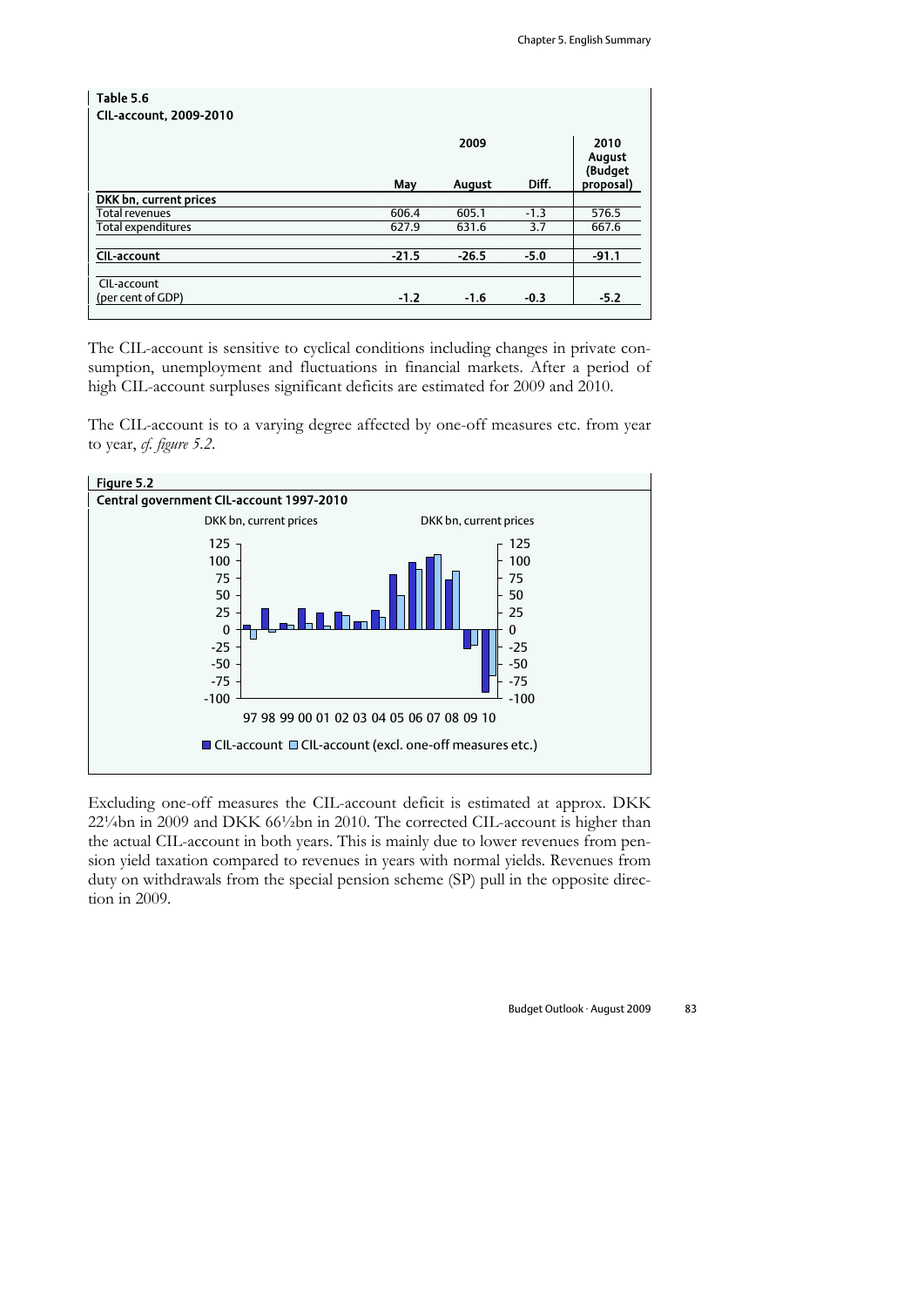## 5.5 Central government financing requirement and debt

Central government debt measured as a percentage of GDP is estimated to increase by approx. 8 percentage points from 2008 to 2009 and by approx. 5½ percentage points from 2009 to 2010, *cf. table 5.7*. For the first time since 2002 the central government debt is estimated to increase significantly in two consecutive years. Corrected for relending in relation to the financial crisis the increase in the central government debt is estimated at 7¼ percentage points from 2008 to 2010.

Measured in nominal terms the central government debt is estimated to increase from DKK 196¼bn in 2008 to DKK 437¼bn in 2010 corresponding to an increase of DKK 241¼bn. The increase in debt is among other things due to increased relending in relation to *the Credit package*, *Finansiel Stabilitet A/S*, Iceland, Latvia and export loans through *Eksport Kredit Fonden* together with a higher CIL-account deficit.

| Table 5.7                                               |       |       |       |                  |
|---------------------------------------------------------|-------|-------|-------|------------------|
| Central government debt, 2008-2010                      |       |       |       |                  |
|                                                         | 2008  | 2009  | 2010  | Diff.<br>2008-10 |
| End of year, nominal value                              |       |       |       |                  |
| Central government debt, DKK bn                         | 196.2 | 327.4 | 437.5 | 241.3            |
| Relending to infrastructure entities etc. <sup>1)</sup> | 28.4  | 30.5  | 32.6  | 4.2              |
| Relending related to the financial crisis <sup>2)</sup> | 4.4   | 100.7 | 113.6 | 109.2            |
| Central government debt, per cent of GDP                | 11.3  | 19.2  | 24.8  | 13.5             |
| Central government debt, adjusted for relending to      |       |       |       |                  |
| infrastructure entities etc., per cent of GDP           | 9.7   | 17.4  | 23.0  | 13.3             |
| Central government debt, adjusted for relending         |       |       |       |                  |
| related to the financial crisis, per cent of GDP        | 11.1  | 13.3  | 18.4  | 7.3              |

2) Relending to Iceland, *the Credit Package*, Eksport Kredit Fonden and Finansiel Stabilitet A/S.

In 2009 and 2010 the net financing requirement is estimated at respectively DKK -132¼ and DKK -109½bn, *cf. table 5.8*. Compared to the May projection this is a downward adjustment of approx. DKK 46½bn in 2009. This is primarily due to expected higher relending in relation to the financial crisis and a lower CIL-account. The level of net financing requirement in 2010 is mainly due to the CIL-account deficit.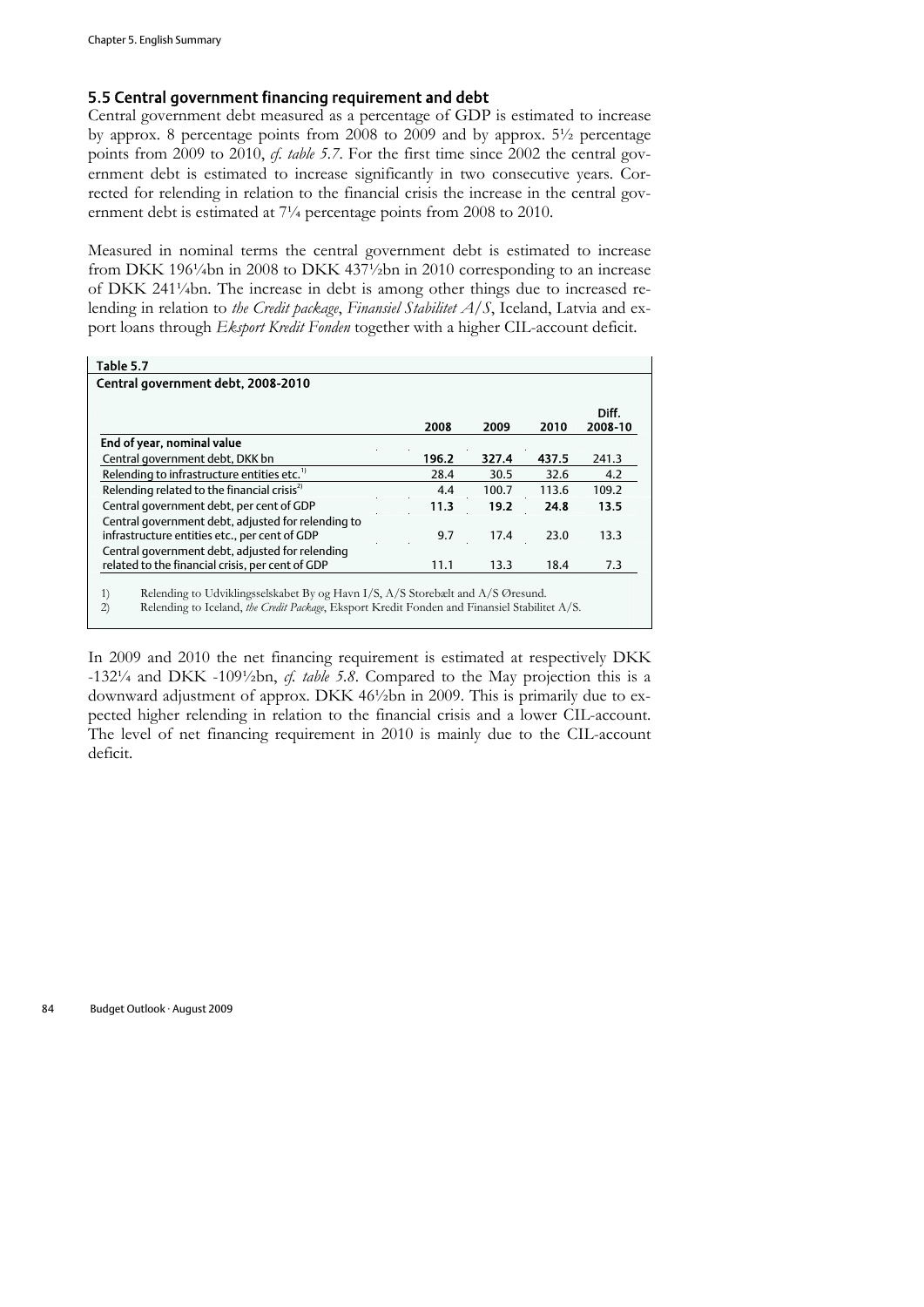|                                          | 2008    |         | 2009          | 2010<br><b>August</b> |
|------------------------------------------|---------|---------|---------------|-----------------------|
|                                          | Final   | May     | <b>August</b> | (Budget proposal)     |
| DKK bn                                   |         |         |               |                       |
| <b>CIL-account</b>                       | 72.3    | $-21.5$ | $-26.5$       | $-91.1$               |
| Total relending <sup>1)</sup>            | $-13.5$ | $-66.8$ | $-104.9$      | $-18.2$               |
| Differences between posted revenues and  |         |         |               |                       |
| expenditures and cash flow               | $-10.4$ | 2.5     | $-0.9$        | $-0.1$                |
| Net financing requirement (-net balance) | $-48.3$ | 85.8    | 132.3         | 109.5                 |

Compared to the May projection the relending has increased by DKK 38bn to approx. DKK 105bn in 2009. The increase is mainly due to the financial crisis, including the injections through the C*redit package*, relending to *Finansiel stabilitet A/S*, etc. The increase in relending to *Finansiel stabilitet A/S* in 2009 compared to the May estimate reflects the taking over and phasing out of Roskilde Bank A/S. Furthermore, the *Credit package* facilitate loans – the so-called 1 tier hybrid capital – to banks and mortgage credit institutions to secure the lending policy. The Monetary Financial Institutions (MFI) are expected to make use of DKK 55bn in 2009.

The central government gross financing requirement is estimated at approx. DKK 226bn in 2009 while the borrowing requirement is estimated at approx. DKK 140bn, *cf. table 5.9*. Compared to the projection in May the borrowing requirement for 2009 has increased by DKK 21bn.

The borrowing requirement in 2010 is estimated at DKK 165bn. The increase in requirement from 2009 to 2010 is mainly due to the discretionary fiscal policy and the automatic stabilizers, which lead to the deterioration of the central government finances.

| Table 5.9                                                  |                               |       |               |           |  |  |  |  |  |
|------------------------------------------------------------|-------------------------------|-------|---------------|-----------|--|--|--|--|--|
| Gross financing requirement and state borrowing, 2008-2010 |                               |       |               |           |  |  |  |  |  |
|                                                            | 2010<br><b>August (Budget</b> |       |               |           |  |  |  |  |  |
|                                                            | <b>Final</b>                  | May   | <b>August</b> | proposal) |  |  |  |  |  |
| DKK bn                                                     |                               |       |               |           |  |  |  |  |  |
| Net financing requirement (-net balance)                   | $-48.3$                       | 85.8  | 132.3         | 109.5     |  |  |  |  |  |
| - Redemption of central government debt                    | 62.7                          | 93.9  | 93.5          | 76.7      |  |  |  |  |  |
| <b>Gross financing requirement</b>                         | 14.4                          | 179.7 | 225.9         | 186.2     |  |  |  |  |  |
| - Payments from/to the central government in               |                               |       |               |           |  |  |  |  |  |
| currency swaps                                             | 5.6                           | 11.1  | 11.1          | 1.2       |  |  |  |  |  |
| - Drawing on the central government's account in           |                               |       |               |           |  |  |  |  |  |
| Danmarks Nationalbank                                      | $-171.8$                      | 49.7  | 75.0          | 20.0      |  |  |  |  |  |
| <b>Borrowing requirement</b>                               | 180.6                         | 118.9 | 139.9         | 165.0     |  |  |  |  |  |
|                                                            |                               |       |               |           |  |  |  |  |  |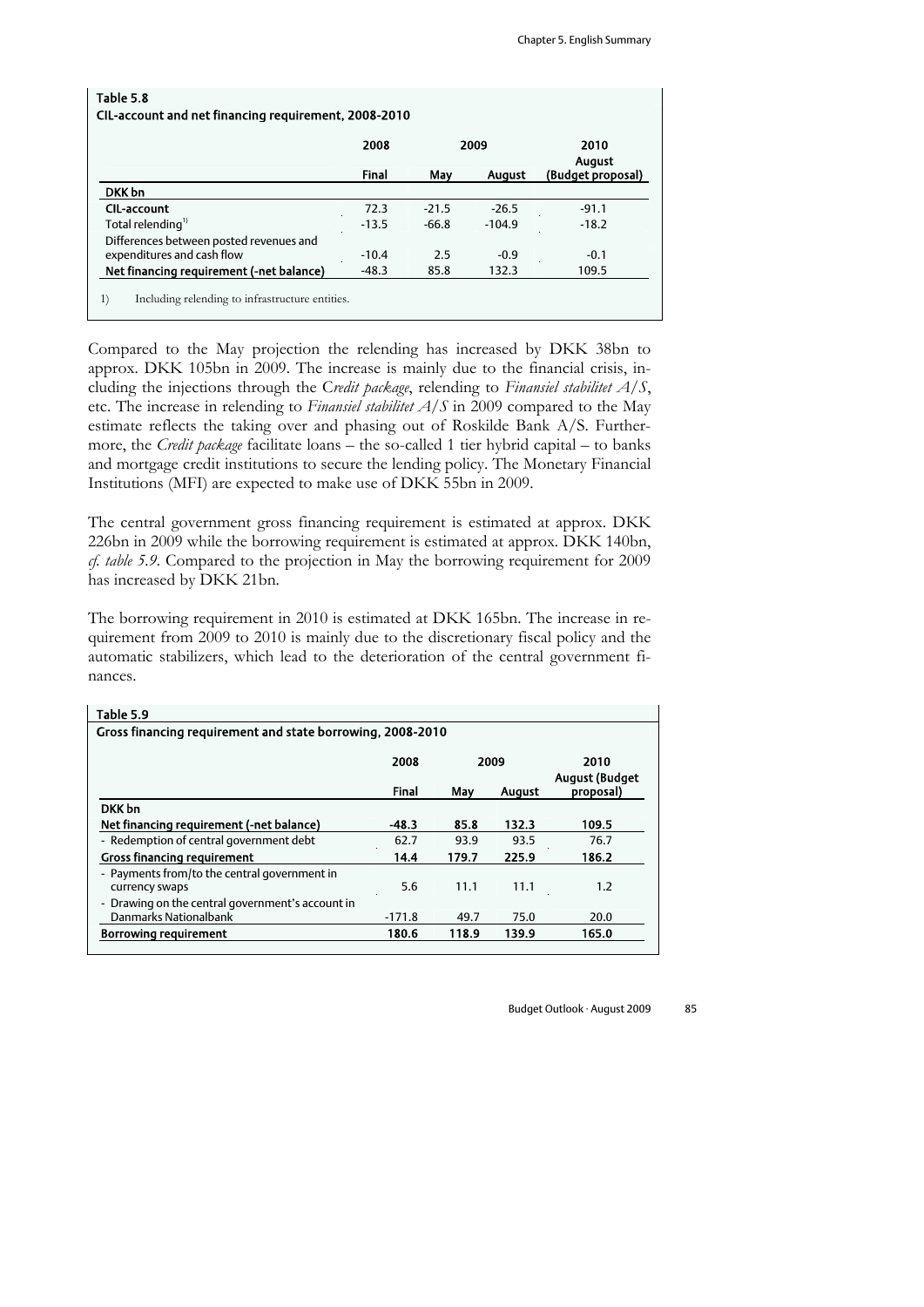#### Annex 1

| Table 1                                |       |              |        |         |              |         |         |              |         |
|----------------------------------------|-------|--------------|--------|---------|--------------|---------|---------|--------------|---------|
| General government finances, 2008-2010 |       |              |        |         |              |         |         |              |         |
|                                        |       |              |        |         |              |         |         |              |         |
|                                        | May   | 2008<br>Aug. | Diff.  | May     | 2009<br>Aug. | Diff.   | May     | 2010<br>Aug. | Diff.   |
| DKK bn, current                        |       |              |        |         |              |         |         |              |         |
| prices                                 |       |              |        |         |              |         |         |              |         |
| Public consumption                     | 461.2 | 463.0        | 1.9    | 485.9   | 487.6        | 1.7     | 503.9   | 505.7        | 1.7     |
| Income transfers                       | 263.3 | 263.1        | $-0.2$ | 281.8   | 282.6        | 0.8     | 305.2   | 304.9        | $-0.3$  |
| Investment                             | 31.1  | 30.9         | $-0.2$ | 36.2    | 36.2         | 0.0     | 37.7    | 42.6         | 4.9     |
| Interest expenditure                   | 31.5  | 31.2         | $-0.3$ | 36.6    | 36.8         | 0.2     | 39.6    | 39.3         | $-0.4$  |
| <b>Subsidies</b>                       | 39.1  | 38.2         | $-0.9$ | 40.9    | 42.5         | 1.6     | 41.3    | 43.4         | 2.1     |
| Other expenditures <sup>1)</sup>       | 57.7  | 55.9         | $-1.7$ | 54.0    | 52.8         | $-1.2$  | 63.7    | 59.1         | $-4.6$  |
| <b>Total expenditure</b>               | 883.9 | 882.5        | $-1.4$ | 935.5   | 938.5        | 3.1     | 991.5   | 994.9        | 3.4     |
|                                        |       |              |        |         |              |         |         |              |         |
| Personal income                        |       |              |        |         |              |         |         |              |         |
| taxes <sup>2</sup>                     | 375.2 | 375.2        | 0.0    | 368.7   | 373.9        | 5.3     | 354.7   | 352.4        | $-2.3$  |
| Labour market                          |       |              |        |         |              |         |         |              |         |
| Contributions                          | 80.7  | 80.5         | $-0.2$ | 81.6    | 81.3         | $-0.4$  | 82.3    | 81.8         | $-0.5$  |
| Corporate taxes                        | 58.3  | 59.4         | 1.1    | 40.7    | 40.9         | 0.1     | 47.3    | 46.0         | $-1.3$  |
| Pension yield taxation                 | 6.2   | 6.2          | 0.0    | 6.6     | 6.5          | $-0.1$  | 13.7    | 9.2          | $-4.5$  |
| VAT                                    | 180.4 | 175.3        | $-5.1$ | 179.5   | 169.8        | $-9.7$  | 186.2   | 177.2        | $-9.1$  |
| Vehicle registration tax               | 19.6  | 19.7         | 0.1    | 16.0    | 13.5         | $-2.5$  | 18.1    | 15.1         | $-3.0$  |
| Other duties                           | 102.7 | 102.4        | $-0.2$ | 101.3   | 99.8         | $-1.5$  | 107.6   | 106.1        | $-1.6$  |
| Other taxes <sup>3)</sup>              | 17.3  | 16.8         | $-0.4$ | 17.9    | 17.9         | 0.0     | 18.0    | 17.9         | 0.0     |
| Interest revenues                      | 27.3  | 27.1         | $-0.2$ | 25.1    | 25.3         | 0.2     | 28.4    | 27.4         | $-1.1$  |
| Gross operating                        |       |              |        |         |              |         |         |              |         |
| surplus                                | 31.9  | 31.9         | 0.0    | 32.2    | 32.5         | 0.3     | 32.9    | 33.5         | 0.6     |
| Other revenues <sup>4)</sup>           | 47.4  | 47.3         | $-0.1$ | 43.4    | 43.7         | 0.3     | 42.1    | 42.2         | 0.0     |
| <b>Total revenue</b>                   | 947.1 | 942.0        | $-5.1$ | 913.0   | 905.1        | $-8.0$  | 931.3   | 908.7        | $-22.7$ |
| <b>General government</b>              |       |              |        |         |              |         |         |              |         |
| budget balance                         | 63.2  | 59.5         | $-3.7$ | $-22.5$ | $-33.5$      | $-11.0$ | $-60.1$ | $-86.3$      | $-26.1$ |
| Net interest                           |       |              |        |         |              |         |         |              |         |
| Expenditure                            | 4.2   | 4.1          | $-0.1$ | 11.5    | 11.5         | 0.0     | 11.2    | 11.9         | 0.7     |
| General government                     |       |              |        |         |              |         |         |              |         |
| primary balance <sup>5)</sup>          | 67.4  | 63.6         | $-3.8$ | $-11.0$ | $-22.0$      | $-11.0$ | $-48.9$ | $-74.4$      | $-25.4$ |

Note: The specification of total public expenditures and revenues deviates from the specification from Statistics Denmark. Total public expenditures reflect public consumption, which includes revenues from sales and calculated depreciation expenditure, and total revenues include calculated depreciation. The specification of public expenditure from Statistics Denmark does not include public sales, which are included in total revenues, and calculated depreciation is not included in public expenditures and revenues in the specification from Statistics Denmark.

1) Other expenditures include capital transfers, transfers to the Faroe Islands and Greenland and Danish EU-contributions.

2) Personal income taxes include withholding taxes, tax on imputed income from owner occupied dwellings, specific taxes from households, tax on estates of deceased persons and other personal taxes.

3) Other taxes include social security contributions (labour market supplementary pension scheme contributions, unemployment insurance contributions and early retirement contributions).

4) Other revenues include profits from public enterprises, current and capital transfers from other domestic sectors and EU, and imputed (calculated) revenues such as contributions to civil servants' earned pension.

5) The general government primary balance states the balance of the general government finances before net interest expenditures.